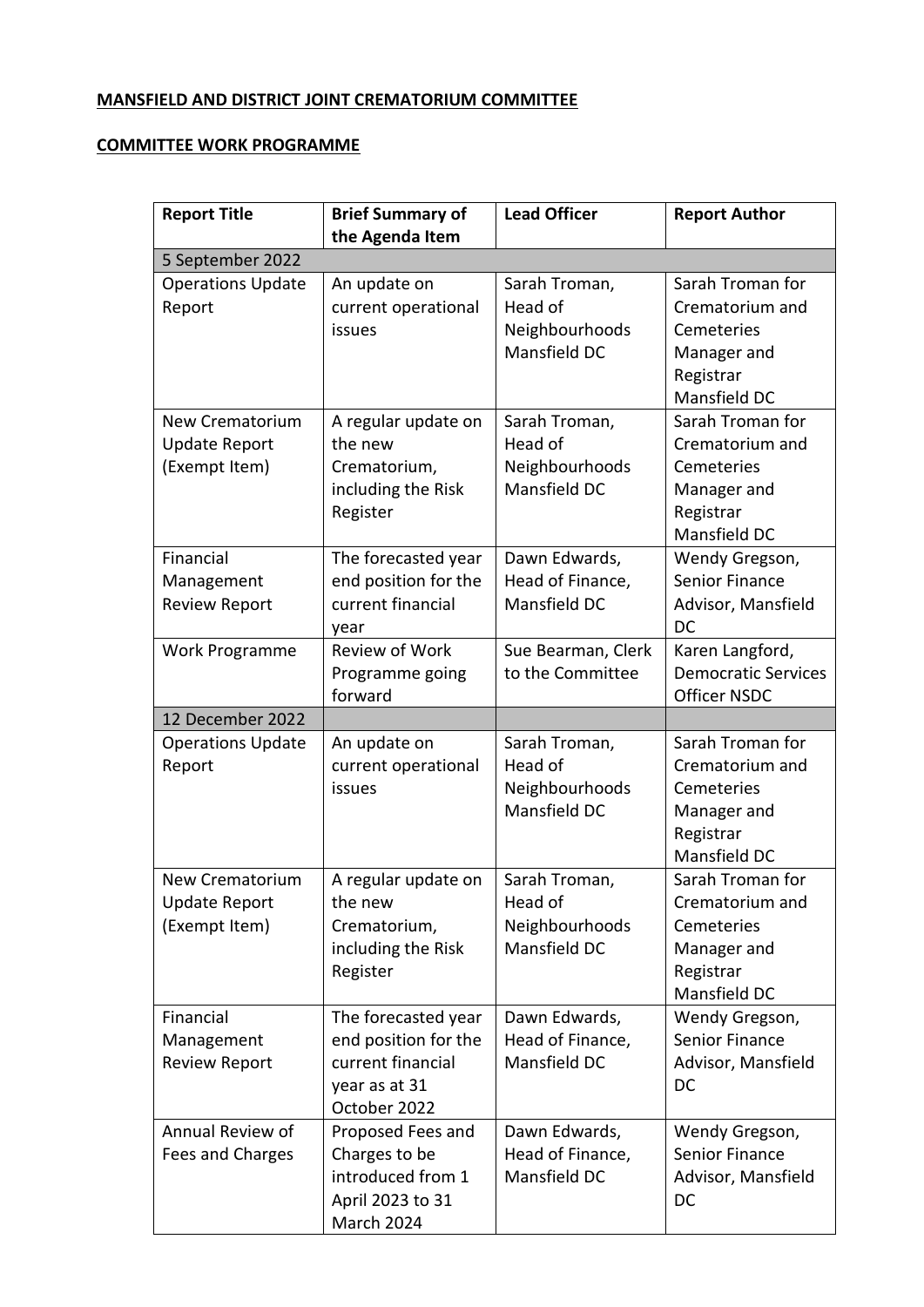| Revenue and               | Details of the             | Dawn Edwards,      | Wendy Gregson,             |
|---------------------------|----------------------------|--------------------|----------------------------|
| Capital Budget            | <b>Revenue and Capital</b> | Head of Finance,   | Senior Finance             |
|                           | <b>Budgets for</b>         | Mansfield DC       | Advisor, Mansfield         |
|                           | 2023/2024 and the          |                    | DC                         |
|                           | proposals for              |                    |                            |
|                           | 2024/2025 and              |                    |                            |
|                           | 2025/2026                  |                    |                            |
| Work Programme            | Review of Work             | Sue Bearman, Clerk | Karen Langford,            |
|                           | Programme going            | to the Committee   | <b>Democratic Services</b> |
|                           | forward                    |                    | Officer NSDC               |
| 27 February 2023          |                            |                    |                            |
| <b>Operations Update</b>  | An update on               | Sarah Troman,      | Sarah Troman for           |
| Report                    | staffing restructure       | Head of            | Crematorium and            |
|                           | and current                | Neighbourhoods     | Cemeteries                 |
|                           | operational issues         | Mansfield DC       | Manager and                |
|                           |                            |                    | Registrar                  |
|                           |                            |                    | Mansfield DC               |
| <b>New Crematorium</b>    | A regular update on        | Sarah Troman,      | Sarah Troman for           |
| <b>Update Report</b>      | the new                    | Head of            | Crematorium and            |
| (Exempt Item)             | Crematorium,               | Neighbourhoods     | Cemeteries                 |
|                           | including the Risk         | Mansfield DC       | Manager and                |
|                           | Register                   |                    | Registrar                  |
|                           |                            |                    | Mansfield DC               |
| Financial                 |                            | Dawn Edwards,      | Wendy Gregson,             |
| Management                |                            | Head of Finance,   | Senior Finance             |
| <b>Review Report</b>      |                            | Mansfield DC       | Advisor, Mansfield         |
|                           |                            |                    | DC                         |
| Dates for Next            | Dates for                  | Sue Bearman, Clerk | Karen Langford,            |
| <b>Meetings after May</b> | September 2023,            | to the Committee   | <b>Democratic Services</b> |
| 2023                      | December 2023,             |                    | <b>Officer NSDC</b>        |
|                           | February 2024 and          |                    |                            |
|                           | May 2024                   |                    |                            |
| Work Programme            | <b>Review of Work</b>      | Sue Bearman, Clerk | Karen Langford,            |
|                           | Programme going            | to the Committee   | <b>Democratic Services</b> |
|                           | forward                    |                    | <b>Officer NSDC</b>        |
| 22 May 2023               |                            |                    |                            |
| Appointment of the        | The Chairman for           | Sue Bearman, Clerk | Karen Langford,            |
| Chairman                  | 2023/24 will be a          | to the Committee   | <b>Democratic Services</b> |
|                           | Member from                |                    | <b>Officer NSDC</b>        |
| In accordance with        | <b>Mansfield District</b>  |                    |                            |
| the Constitution the      | Council.                   |                    |                            |
| offices of Chairman       |                            |                    |                            |
| and Vice Chairman         |                            |                    |                            |
| shall, in successive      |                            |                    |                            |
| years, rotate             |                            |                    |                            |
| between the three         |                            |                    |                            |
| constituent               |                            |                    |                            |
| authorities.              |                            |                    |                            |
| Appointment of the        | The Vice Chairman          | Sue Bearman, Clerk | Karen Langford,            |
| Vice Chairman             | for 2023/24 will be        | to the Committee   | <b>Democratic Services</b> |